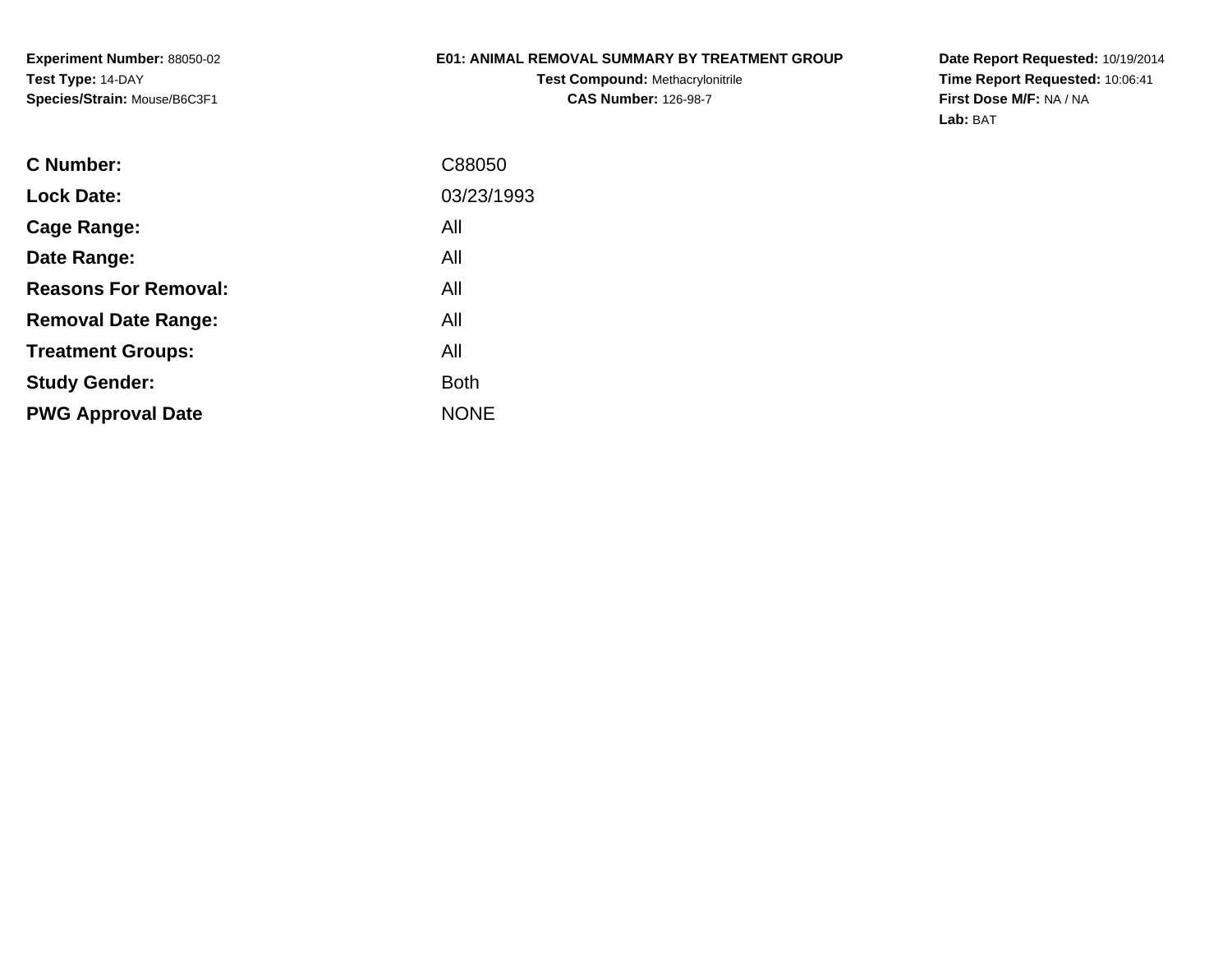# **E01: ANIMAL REMOVAL SUMMARY BY TREATMENT GROUP**

**Test Compound:** Methacrylonitrile**CAS Number:** 126-98-7

|                   | <b>MALE</b>                         |                         |                                     |
|-------------------|-------------------------------------|-------------------------|-------------------------------------|
| <b>TREATMENT</b>  | <b>Moribund</b><br><b>Sacrifice</b> | <b>Natural</b><br>Death | <b>Terminal</b><br><b>Sacrifice</b> |
| $0$ G/L           | 0                                   | 0                       | 5                                   |
| $0.15$ G/L        |                                     | 0                       | 4                                   |
| $0.3$ G/L         | 0                                   | 0                       | 5                                   |
| $0.6$ G/L         | 0                                   | 0                       | $\mathbf{c}$                        |
| $1.2 \text{ G/L}$ | 0                                   |                         | 4                                   |
| 2.4 G/L           | 0                                   |                         | 4                                   |
| <b>TOTAL</b>      |                                     |                         | 27                                  |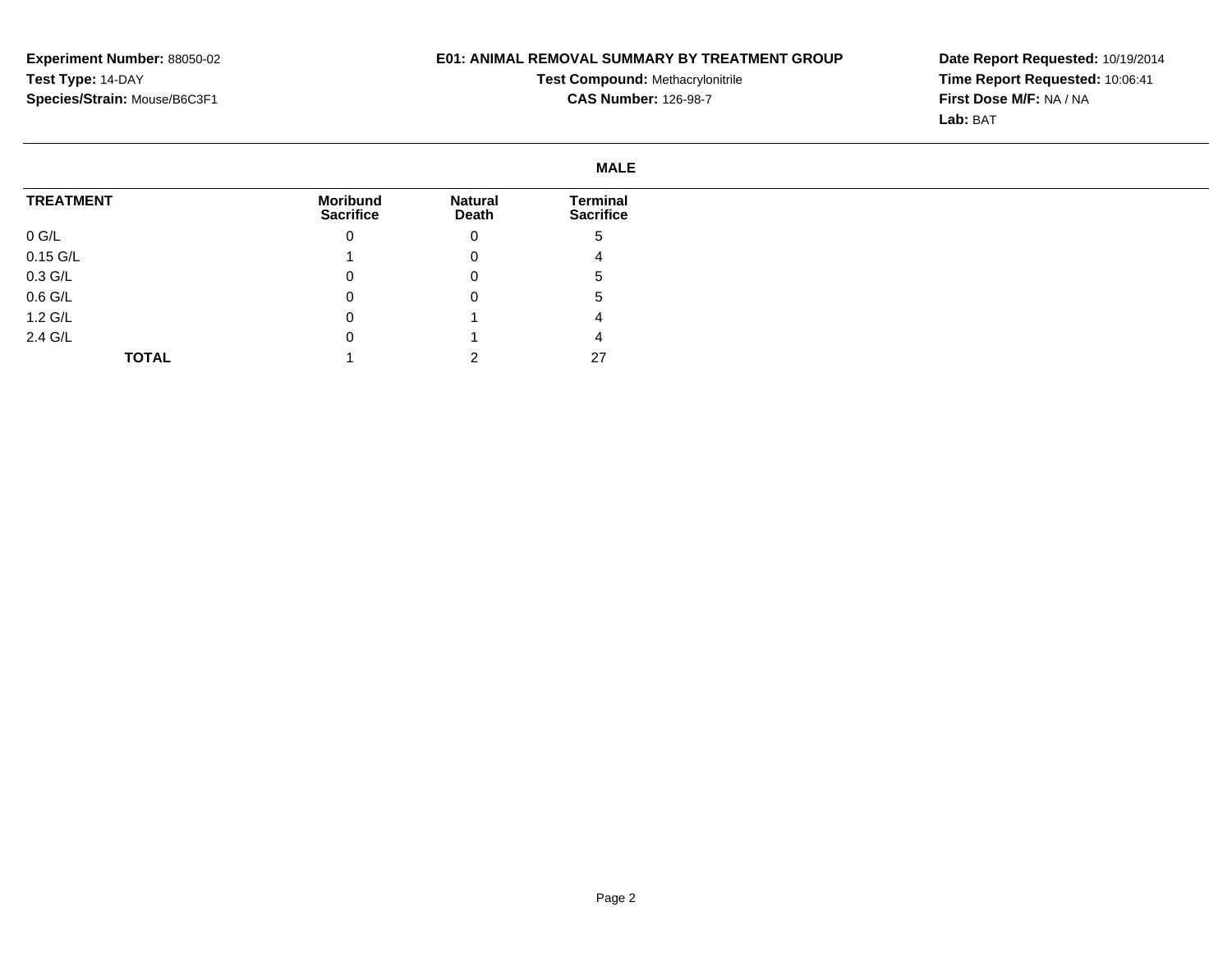**Experiment Number:** 88050-02**Test Type:** 14-DAY**Species/Strain:** Mouse/B6C3F1

# **E01: ANIMAL REMOVAL SUMMARY BY TREATMENT GROUP**

**Test Compound:** Methacrylonitrile**CAS Number:** 126-98-7

\*\*\*END OF MALE DATA\*\*\*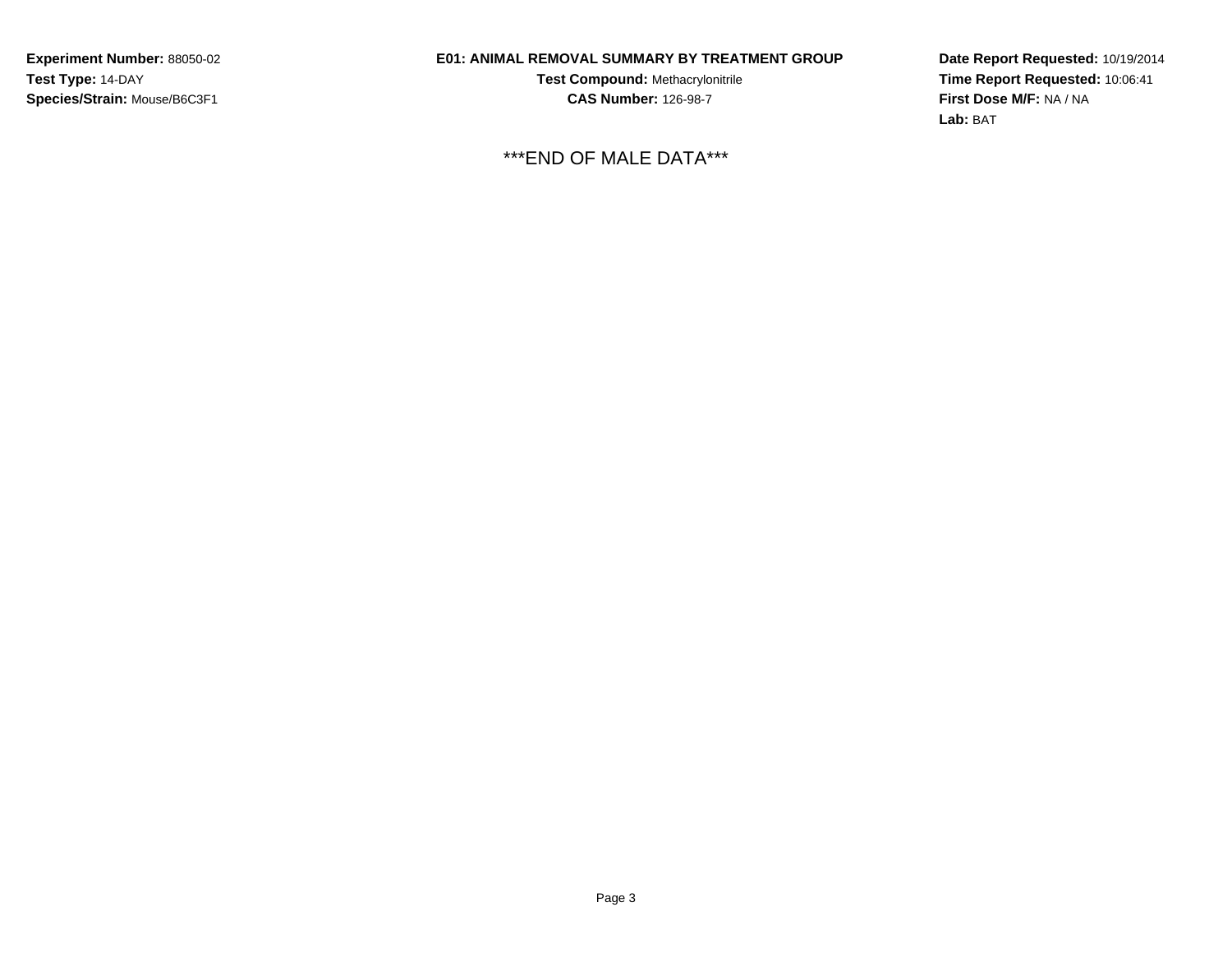# **E01: ANIMAL REMOVAL SUMMARY BY TREATMENT GROUP**

**Test Compound:** Methacrylonitrile**CAS Number:** 126-98-7

|                  | <b>FEMALE</b>                       |                         |                                     |
|------------------|-------------------------------------|-------------------------|-------------------------------------|
| <b>TREATMENT</b> | <b>Moribund</b><br><b>Sacrifice</b> | <b>Natural</b><br>Death | <b>Terminal</b><br><b>Sacrifice</b> |
| $0$ G/L          | 0                                   | 0                       | G                                   |
| $0.15$ G/L       | 0                                   | 0                       | b                                   |
| $0.3$ G/L        | 0                                   | 0                       | G                                   |
| $0.6$ G/L        | 0                                   | 0                       | G                                   |
| $1.2$ G/L        | 0                                   | 5                       | υ                                   |
| 2.4 G/L          | 0                                   | 4                       |                                     |
| <b>TOTAL</b>     | 0                                   | 9                       | 21                                  |